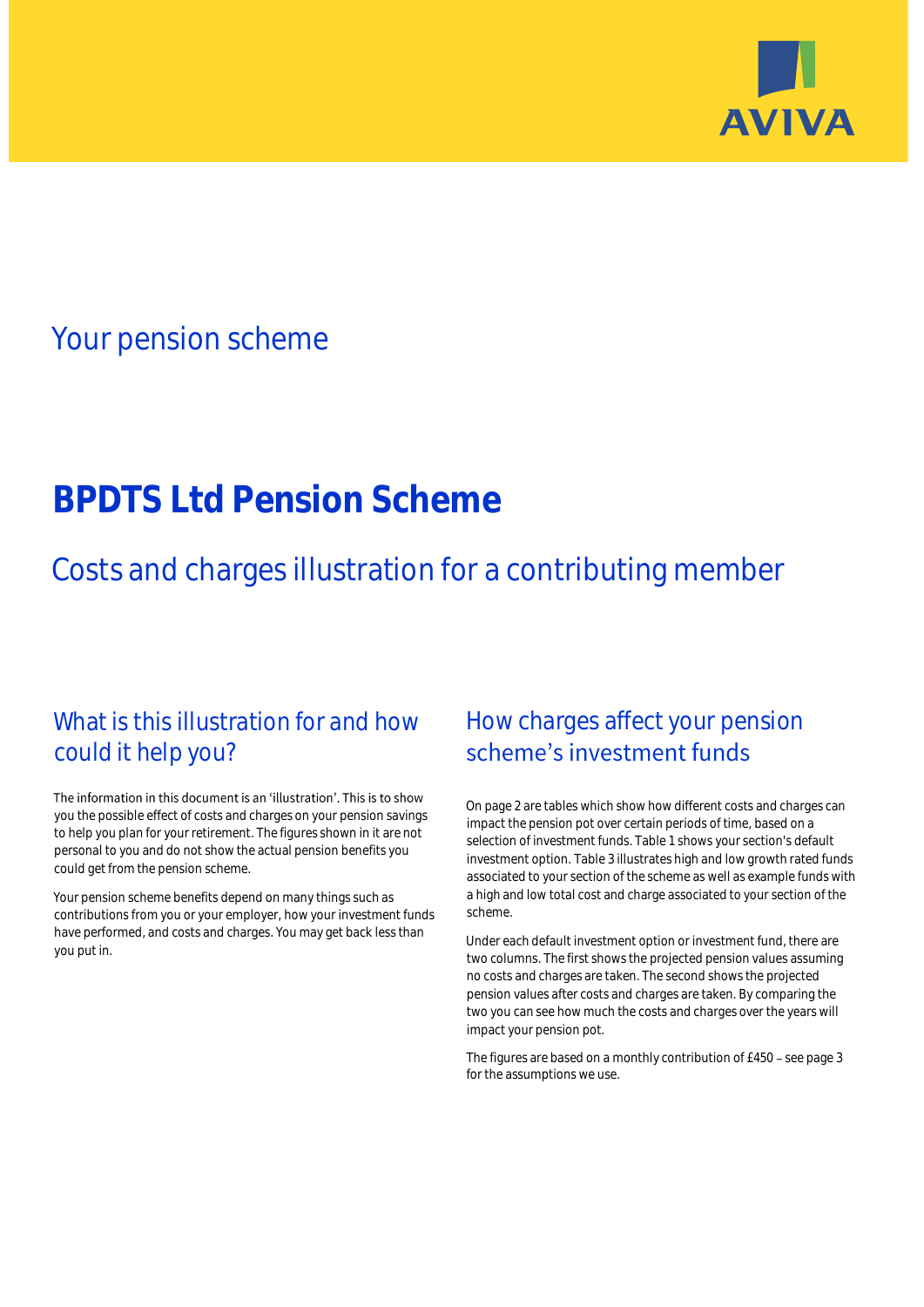| Illustration of effect of costs and charges on the Default Investment Option in<br><b>BPDTS Ltd Pension Scheme</b> |                                                                                               |                                    |  |  |  |  |  |  |
|--------------------------------------------------------------------------------------------------------------------|-----------------------------------------------------------------------------------------------|------------------------------------|--|--|--|--|--|--|
|                                                                                                                    | <b>My Future</b><br>Assumed growth rate 3.2% (p.a.)<br>Assumed costs and charges 0.47% (p.a.) |                                    |  |  |  |  |  |  |
|                                                                                                                    |                                                                                               |                                    |  |  |  |  |  |  |
|                                                                                                                    |                                                                                               |                                    |  |  |  |  |  |  |
| At end of year                                                                                                     | Projected value assuming no                                                                   | <b>Projected value after costs</b> |  |  |  |  |  |  |
|                                                                                                                    | costs and charges are taken                                                                   | and charges are taken              |  |  |  |  |  |  |
| $\mathbf{1}$                                                                                                       | £5,370                                                                                        | £5,360                             |  |  |  |  |  |  |
| $\overline{2}$                                                                                                     | £10,800                                                                                       | £10,700                            |  |  |  |  |  |  |
| 3                                                                                                                  | £16,300                                                                                       | £16,200                            |  |  |  |  |  |  |
| 4                                                                                                                  | £21,800                                                                                       | £21,600                            |  |  |  |  |  |  |
| 5                                                                                                                  | £27,400                                                                                       | £27,100                            |  |  |  |  |  |  |
| 10                                                                                                                 | £56,400                                                                                       | £55,000                            |  |  |  |  |  |  |
| 15                                                                                                                 | £86,900                                                                                       | £83,700                            |  |  |  |  |  |  |
| 20                                                                                                                 | £119,000                                                                                      | £113,000                           |  |  |  |  |  |  |
| 25                                                                                                                 | £153,000                                                                                      | £144,000                           |  |  |  |  |  |  |
| 30                                                                                                                 | £189,000                                                                                      | £175,000                           |  |  |  |  |  |  |
| 35                                                                                                                 | £227,000                                                                                      | £207,000                           |  |  |  |  |  |  |
| 40                                                                                                                 | £264,000                                                                                      | £238,000                           |  |  |  |  |  |  |
| 45                                                                                                                 | £297,000                                                                                      | £265,000                           |  |  |  |  |  |  |
| 50                                                                                                                 | £326,000                                                                                      | £287,000                           |  |  |  |  |  |  |

÷,

### **Table 2**

| List of Funds included in the Default Investment Option |                         |                    |
|---------------------------------------------------------|-------------------------|--------------------|
| <b>Fund name</b>                                        | <b>Total Cost and</b>   | <b>Growth Rate</b> |
|                                                         | Charge (p.a.)<br>(p.a.) |                    |
| Av MyM My Future Growth                                 | 0.49%                   | 3.60%              |
| Av MyM My Future Consolidation                          | 0.44%                   | 2.40%              |
|                                                         |                         |                    |
|                                                         |                         |                    |
|                                                         |                         |                    |
|                                                         |                         |                    |
|                                                         |                         |                    |
|                                                         |                         |                    |
|                                                         |                         |                    |
|                                                         |                         |                    |

#### **Aviva Life & Pensions UK Limited.**

Registered in England No. 3253947. Registered office: Aviva, Wellington Row, York, YO90 1WR. Authorised by the Prudential Regulation Authority and regulated by the Financial Conduct Authority and the Prudential Regulation Authority. Firm Reference Number 185896. **aviva.co.uk** TEMP GFI NG071309 09/2018